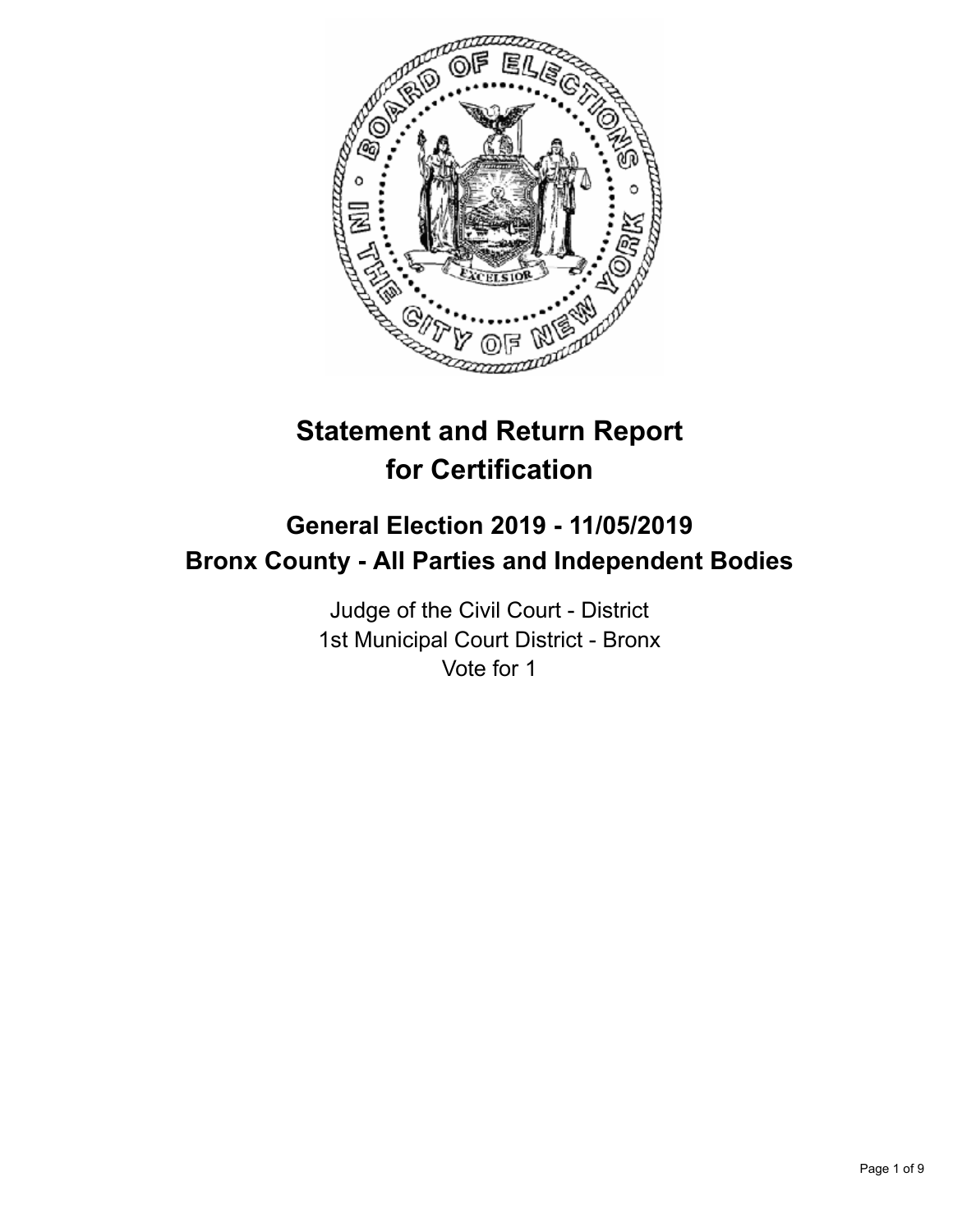

| <b>PUBLIC COUNTER</b>                                    | 432      |
|----------------------------------------------------------|----------|
| <b>MANUALLY COUNTED EMERGENCY</b>                        | 0        |
| ABSENTEE / MILITARY                                      | 9        |
| <b>AFFIDAVIT</b>                                         | 2        |
| <b>Total Ballots</b>                                     | 443      |
| Less - Inapplicable Federal/Special Presidential Ballots | $\Omega$ |
| <b>Total Applicable Ballots</b>                          | 443      |
| <b>JESSICA I. BOURBON (DEMOCRATIC)</b>                   | 344      |
| MILTON WILLIAMS (WRITE-IN)                               |          |
| UNATTRIBUTABLE WRITE-IN (WRITE-IN)                       |          |
| <b>Total Votes</b>                                       | 346      |
| Unrecorded                                               | 97       |

| <b>PUBLIC COUNTER</b>                                    | 1,924 |
|----------------------------------------------------------|-------|
| <b>MANUALLY COUNTED EMERGENCY</b>                        | 0     |
| ABSENTEE / MILITARY                                      | 34    |
| <b>AFFIDAVIT</b>                                         | 14    |
| <b>Total Ballots</b>                                     | 1,972 |
| Less - Inapplicable Federal/Special Presidential Ballots | 0     |
| <b>Total Applicable Ballots</b>                          | 1,972 |
| <b>JESSICA I. BOURBON (DEMOCRATIC)</b>                   | 1,580 |
| SHERWIN GARCIA (WRITE-IN)                                |       |
| UNATTRIBUTABLE WRITE-IN (WRITE-IN)                       |       |
| <b>Total Votes</b>                                       | 1,582 |
| Unrecorded                                               | 390   |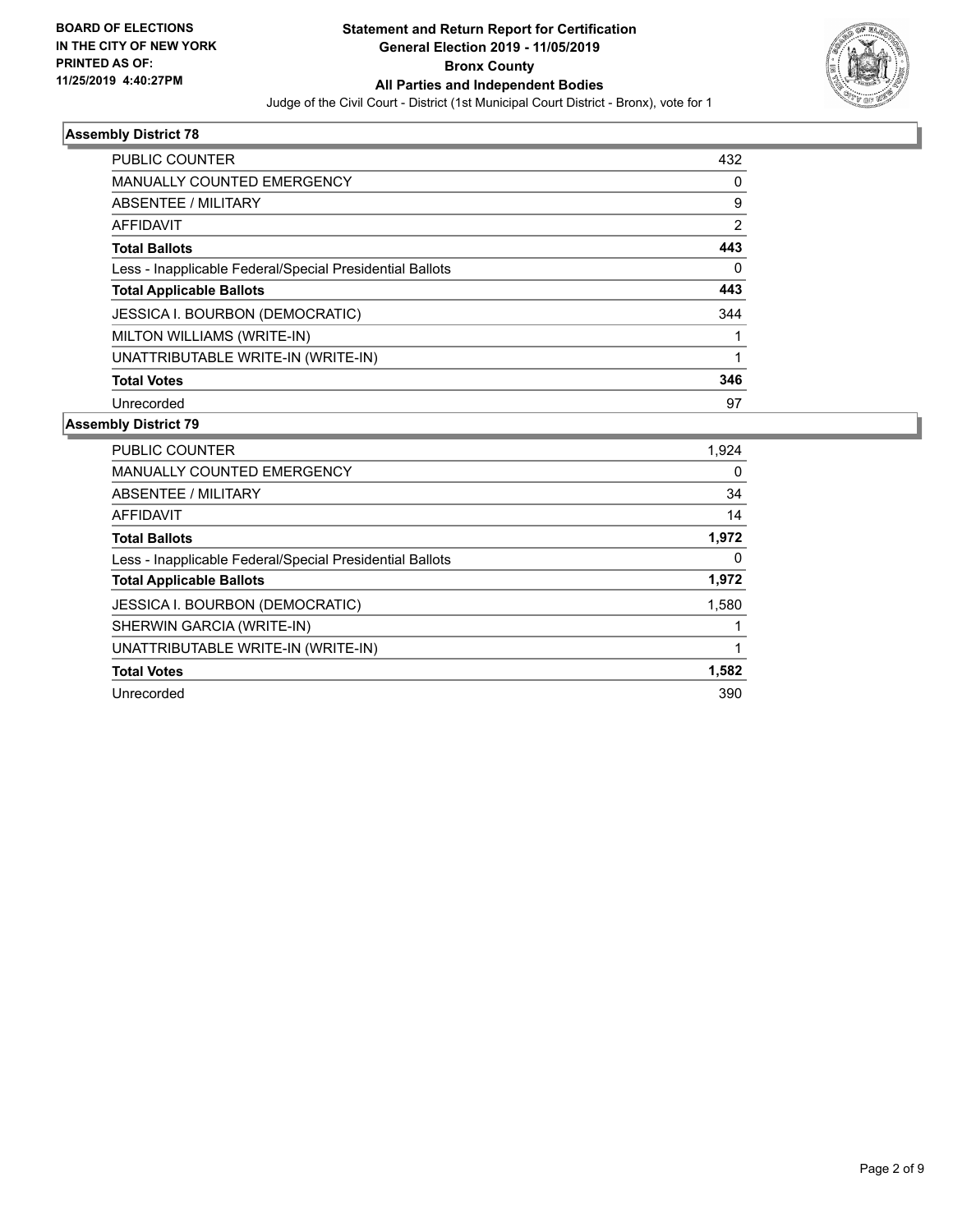

| MANUALLY COUNTED EMERGENCY<br>1<br><b>ABSENTEE / MILITARY</b><br>381<br><b>AFFIDAVIT</b><br>43<br>6,691<br><b>Total Ballots</b><br>0<br>Less - Inapplicable Federal/Special Presidential Ballots<br><b>Total Applicable Ballots</b><br>6,691<br>JESSICA I. BOURBON (DEMOCRATIC)<br>5,033<br>ANTHONY NUNOZ (WRITE-IN)<br>1<br>BERNADETTE RACHIELE (WRITE-IN)<br>1<br>CAROL LENNON (WRITE-IN)<br>1<br>DEVIN BALKIND (WRITE-IN)<br>1<br>DEVIN MILLBOWER (WRITE-IN)<br>1<br>$\mathbf{1}$<br>DONALD J TRUMP (WRITE-IN)<br>EFRAM ALVARADO (WRITE-IN)<br>$\mathbf{1}$<br>$\mathbf{1}$<br>ISAAC AMBROSE MOORE (WRITE-IN)<br>$\overline{\mathbf{c}}$<br><b>JEANINE PIRRO (WRITE-IN)</b><br><b>JESUS FLORES (WRITE-IN)</b><br>1<br>JESUS JONES (WRITE-IN)<br>$\mathbf{1}$<br>$\mathbf{1}$<br>JOHN A FRATTA (WRITE-IN)<br>JOHN H WILSON (WRITE-IN)<br>$\mathbf{1}$<br>$\mathbf{1}$<br>MARY GRECO (WRITE-IN)<br>$\mathbf{1}$<br>NICHOLAS PALOS (WRITE-IN)<br>NOACH DEAR (WRITE-IN)<br>$\mathbf{1}$<br>ROBERT RUBIN ESQ (WRITE-IN)<br>1<br>SARA PALIN (WRITE-IN)<br>1<br>UNATTRIBUTABLE WRITE-IN (WRITE-IN)<br>16<br>VINCENT CINTULATI (WRITE-IN)<br>1<br>WAYNE STANZUK (WRITE-IN)<br>$\mathbf{1}$<br>WILL CRUZ (WRITE-IN)<br>$\mathbf 1$ | PUBLIC COUNTER     | 6,266 |
|------------------------------------------------------------------------------------------------------------------------------------------------------------------------------------------------------------------------------------------------------------------------------------------------------------------------------------------------------------------------------------------------------------------------------------------------------------------------------------------------------------------------------------------------------------------------------------------------------------------------------------------------------------------------------------------------------------------------------------------------------------------------------------------------------------------------------------------------------------------------------------------------------------------------------------------------------------------------------------------------------------------------------------------------------------------------------------------------------------------------------------------------------------------------------------------------------------------------------|--------------------|-------|
|                                                                                                                                                                                                                                                                                                                                                                                                                                                                                                                                                                                                                                                                                                                                                                                                                                                                                                                                                                                                                                                                                                                                                                                                                              |                    |       |
|                                                                                                                                                                                                                                                                                                                                                                                                                                                                                                                                                                                                                                                                                                                                                                                                                                                                                                                                                                                                                                                                                                                                                                                                                              |                    |       |
|                                                                                                                                                                                                                                                                                                                                                                                                                                                                                                                                                                                                                                                                                                                                                                                                                                                                                                                                                                                                                                                                                                                                                                                                                              |                    |       |
|                                                                                                                                                                                                                                                                                                                                                                                                                                                                                                                                                                                                                                                                                                                                                                                                                                                                                                                                                                                                                                                                                                                                                                                                                              |                    |       |
|                                                                                                                                                                                                                                                                                                                                                                                                                                                                                                                                                                                                                                                                                                                                                                                                                                                                                                                                                                                                                                                                                                                                                                                                                              |                    |       |
|                                                                                                                                                                                                                                                                                                                                                                                                                                                                                                                                                                                                                                                                                                                                                                                                                                                                                                                                                                                                                                                                                                                                                                                                                              |                    |       |
|                                                                                                                                                                                                                                                                                                                                                                                                                                                                                                                                                                                                                                                                                                                                                                                                                                                                                                                                                                                                                                                                                                                                                                                                                              |                    |       |
|                                                                                                                                                                                                                                                                                                                                                                                                                                                                                                                                                                                                                                                                                                                                                                                                                                                                                                                                                                                                                                                                                                                                                                                                                              |                    |       |
|                                                                                                                                                                                                                                                                                                                                                                                                                                                                                                                                                                                                                                                                                                                                                                                                                                                                                                                                                                                                                                                                                                                                                                                                                              |                    |       |
|                                                                                                                                                                                                                                                                                                                                                                                                                                                                                                                                                                                                                                                                                                                                                                                                                                                                                                                                                                                                                                                                                                                                                                                                                              |                    |       |
|                                                                                                                                                                                                                                                                                                                                                                                                                                                                                                                                                                                                                                                                                                                                                                                                                                                                                                                                                                                                                                                                                                                                                                                                                              |                    |       |
|                                                                                                                                                                                                                                                                                                                                                                                                                                                                                                                                                                                                                                                                                                                                                                                                                                                                                                                                                                                                                                                                                                                                                                                                                              |                    |       |
|                                                                                                                                                                                                                                                                                                                                                                                                                                                                                                                                                                                                                                                                                                                                                                                                                                                                                                                                                                                                                                                                                                                                                                                                                              |                    |       |
|                                                                                                                                                                                                                                                                                                                                                                                                                                                                                                                                                                                                                                                                                                                                                                                                                                                                                                                                                                                                                                                                                                                                                                                                                              |                    |       |
|                                                                                                                                                                                                                                                                                                                                                                                                                                                                                                                                                                                                                                                                                                                                                                                                                                                                                                                                                                                                                                                                                                                                                                                                                              |                    |       |
|                                                                                                                                                                                                                                                                                                                                                                                                                                                                                                                                                                                                                                                                                                                                                                                                                                                                                                                                                                                                                                                                                                                                                                                                                              |                    |       |
|                                                                                                                                                                                                                                                                                                                                                                                                                                                                                                                                                                                                                                                                                                                                                                                                                                                                                                                                                                                                                                                                                                                                                                                                                              |                    |       |
|                                                                                                                                                                                                                                                                                                                                                                                                                                                                                                                                                                                                                                                                                                                                                                                                                                                                                                                                                                                                                                                                                                                                                                                                                              |                    |       |
|                                                                                                                                                                                                                                                                                                                                                                                                                                                                                                                                                                                                                                                                                                                                                                                                                                                                                                                                                                                                                                                                                                                                                                                                                              |                    |       |
|                                                                                                                                                                                                                                                                                                                                                                                                                                                                                                                                                                                                                                                                                                                                                                                                                                                                                                                                                                                                                                                                                                                                                                                                                              |                    |       |
|                                                                                                                                                                                                                                                                                                                                                                                                                                                                                                                                                                                                                                                                                                                                                                                                                                                                                                                                                                                                                                                                                                                                                                                                                              |                    |       |
|                                                                                                                                                                                                                                                                                                                                                                                                                                                                                                                                                                                                                                                                                                                                                                                                                                                                                                                                                                                                                                                                                                                                                                                                                              |                    |       |
|                                                                                                                                                                                                                                                                                                                                                                                                                                                                                                                                                                                                                                                                                                                                                                                                                                                                                                                                                                                                                                                                                                                                                                                                                              |                    |       |
|                                                                                                                                                                                                                                                                                                                                                                                                                                                                                                                                                                                                                                                                                                                                                                                                                                                                                                                                                                                                                                                                                                                                                                                                                              |                    |       |
|                                                                                                                                                                                                                                                                                                                                                                                                                                                                                                                                                                                                                                                                                                                                                                                                                                                                                                                                                                                                                                                                                                                                                                                                                              |                    |       |
|                                                                                                                                                                                                                                                                                                                                                                                                                                                                                                                                                                                                                                                                                                                                                                                                                                                                                                                                                                                                                                                                                                                                                                                                                              |                    |       |
|                                                                                                                                                                                                                                                                                                                                                                                                                                                                                                                                                                                                                                                                                                                                                                                                                                                                                                                                                                                                                                                                                                                                                                                                                              |                    |       |
|                                                                                                                                                                                                                                                                                                                                                                                                                                                                                                                                                                                                                                                                                                                                                                                                                                                                                                                                                                                                                                                                                                                                                                                                                              |                    |       |
|                                                                                                                                                                                                                                                                                                                                                                                                                                                                                                                                                                                                                                                                                                                                                                                                                                                                                                                                                                                                                                                                                                                                                                                                                              |                    |       |
|                                                                                                                                                                                                                                                                                                                                                                                                                                                                                                                                                                                                                                                                                                                                                                                                                                                                                                                                                                                                                                                                                                                                                                                                                              | <b>Total Votes</b> | 5,071 |
| Unrecorded<br>1,620                                                                                                                                                                                                                                                                                                                                                                                                                                                                                                                                                                                                                                                                                                                                                                                                                                                                                                                                                                                                                                                                                                                                                                                                          |                    |       |

| <b>PUBLIC COUNTER</b>                                    | 1,046 |
|----------------------------------------------------------|-------|
| <b>MANUALLY COUNTED EMERGENCY</b>                        | 0     |
| ABSENTEE / MILITARY                                      | 28    |
| AFFIDAVIT                                                | 23    |
| <b>Total Ballots</b>                                     | 1,097 |
| Less - Inapplicable Federal/Special Presidential Ballots | 0     |
| <b>Total Applicable Ballots</b>                          | 1,097 |
| <b>JESSICA I. BOURBON (DEMOCRATIC)</b>                   | 884   |
| ROBERT RIZZUTO (WRITE-IN)                                |       |
| RUSH LIMBAUGH (WRITE-IN)                                 | 1     |
| UNATTRIBUTABLE WRITE-IN (WRITE-IN)                       | 1     |
| <b>Total Votes</b>                                       | 887   |
| Unrecorded                                               | 210   |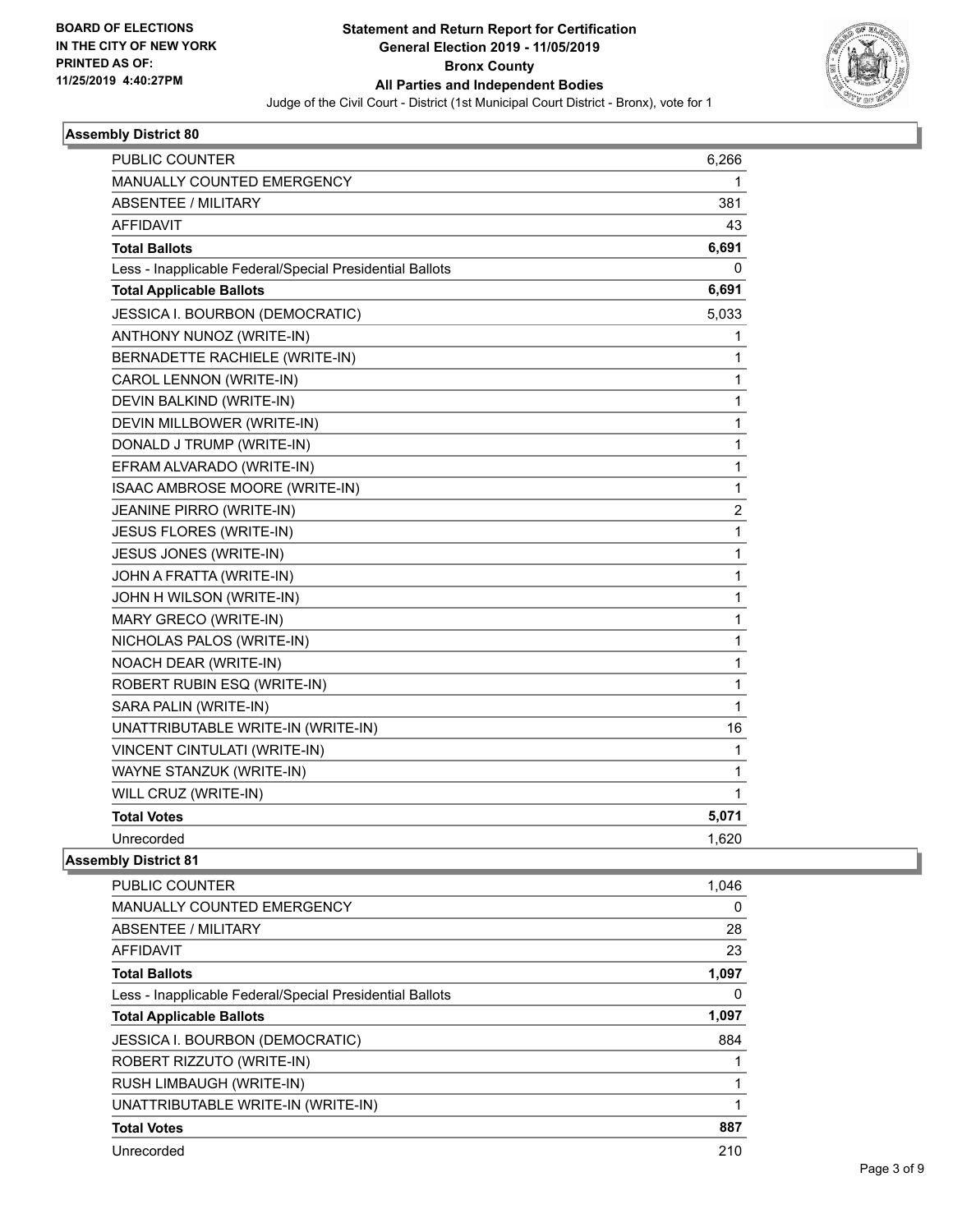

| PUBLIC COUNTER                                           | 13,277 |
|----------------------------------------------------------|--------|
| MANUALLY COUNTED EMERGENCY                               | 0      |
| <b>ABSENTEE / MILITARY</b>                               | 323    |
| <b>AFFIDAVIT</b>                                         | 93     |
| <b>Total Ballots</b>                                     | 13,693 |
| Less - Inapplicable Federal/Special Presidential Ballots | 0      |
| <b>Total Applicable Ballots</b>                          | 13,693 |
| JESSICA I. BOURBON (DEMOCRATIC)                          | 9,562  |
| AIDEN ADAMS (WRITE-IN)                                   | 1      |
| ALFREDO KUILAN (WRITE-IN)                                | 1      |
| ALISSA JIMENEZ (WRITE-IN)                                | 1      |
| ANTHONY HENRIQUEZ (WRITE-IN)                             | 1      |
| <b>BOB KURZ (WRITE-IN)</b>                               | 1      |
| CARLOS HERNANDEZ (WRITE-IN)                              | 1      |
| CARLOS VELASQUEZ (WRITE-IN)                              | 1      |
| CHARLES PERRY (WRITE-IN)                                 | 1      |
| CHRIS DECRESE (WRITE-IN)                                 | 1      |
| DAVID SHIFREN (WRITE-IN)                                 | 1      |
| DONALD J TRUMP (WRITE-IN)                                | 1      |
| EDWARD DELATORE SR (WRITE-IN)                            | 1      |
| FRANK D DIFIORE (WRITE-IN)                               | 1      |
| FRANK REYES (WRITE-IN)                                   | 1      |
| HARRY R OEHLER (WRITE-IN)                                | 1      |
| HILARY RODHAM CLINTON (WRITE-IN)                         | 1      |
| JAMAL BAILY (WRITE-IN)                                   | 1      |
| JAMES VACCA (WRITE-IN)                                   | 1      |
| JESSE MCCORMACK (WRITE-IN)                               | 1      |
| JOSE ANTONIO GONZALEZ JR (WRITE-IN)                      | 1      |
| JOSEPH C BORELLI (WRITE-IN)                              | 1      |
| JOSEPH COTTER (WRITE-IN)                                 | 2      |
| KRISTOPHA SAUNDERS (WRITE-IN)                            | 1      |
| MARJORIE A VARRICHIO (WRITE-IN)                          | 1      |
| MICHAEL MASI (WRITE-IN)                                  | 1      |
| MICHAEL MORRISSEY (WRITE-IN)                             | 1      |
| MICHELLE DAVILA (WRITE-IN)                               | 1      |
| MIKE EARLY (WRITE-IN)                                    | 1      |
| NEVEEN NESHEIWAT (WRITE-IN)                              | 1      |
| NICK FEDERICO (WRITE-IN)                                 | 1      |
| PAT PAULSON (WRITE-IN)                                   | 1      |
| PETER SIMONOVIC JR (WRITE-IN)                            | 1      |
| RAYMOND KELLY (WRITE-IN)                                 | 1      |
| RICHARD GALLO (WRITE-IN)                                 | 1      |
| RICHARD MARCANO (WRITE-IN)                               | 1      |
| RICHARD SOTO (WRITE-IN)                                  | 1      |
| ROBERT GONZALEZ (WRITE-IN)                               | 1      |
| RON PAUL (WRITE-IN)                                      | 1      |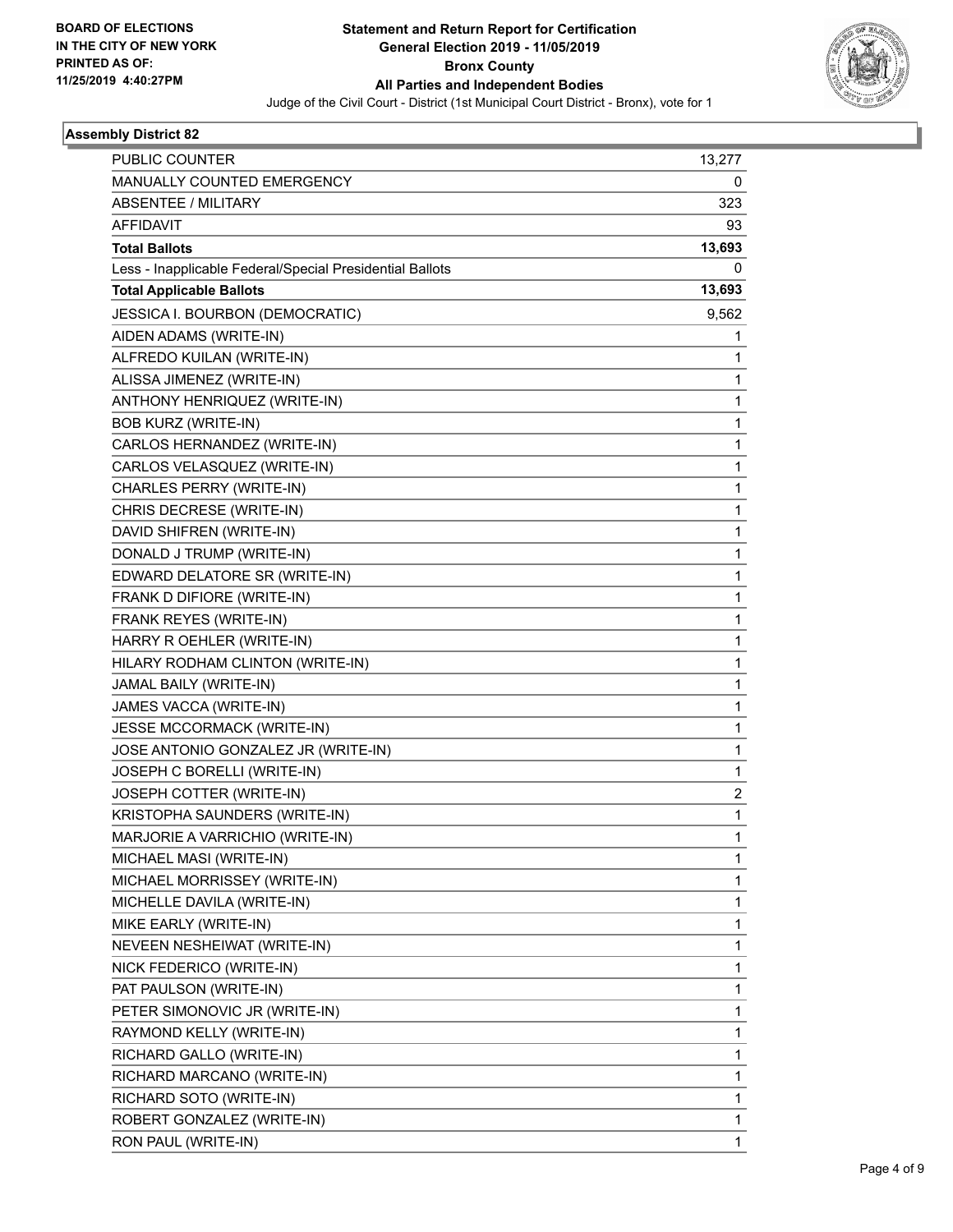

| RUDY GIULIANI (WRITE-IN)           | 4     |
|------------------------------------|-------|
| SANTINO DEFRANCO (WRITE-IN)        |       |
| STEVE GALLO (WRITE-IN)             |       |
| STEVEN CROWDER (WRITE-IN)          |       |
| THOMAS LAVIN (WRITE-IN)            |       |
| UNATTRIBUTABLE WRITE-IN (WRITE-IN) | 31    |
| <b>Total Votes</b>                 | 9,640 |
| Unrecorded                         | 4,053 |

## **Assembly District 83**

| <b>PUBLIC COUNTER</b>                                    | 9.715    |
|----------------------------------------------------------|----------|
| <b>MANUALLY COUNTED EMERGENCY</b>                        | 0        |
| ABSENTEE / MILITARY                                      | 322      |
| AFFIDAVIT                                                | 101      |
| <b>Total Ballots</b>                                     | 10,138   |
| Less - Inapplicable Federal/Special Presidential Ballots | $\Omega$ |
| <b>Total Applicable Ballots</b>                          | 10,138   |
| <b>JESSICA I. BOURBON (DEMOCRATIC)</b>                   | 8,144    |
| FELICIA M. CRISPINO (WRITE-IN)                           |          |
| UNATTRIBUTABLE WRITE-IN (WRITE-IN)                       | 11       |
| <b>Total Votes</b>                                       | 8,156    |
| Unrecorded                                               | 1,982    |

| <b>PUBLIC COUNTER</b>                                    | 1,097    |
|----------------------------------------------------------|----------|
| <b>MANUALLY COUNTED EMERGENCY</b>                        | $\Omega$ |
| ABSENTEE / MILITARY                                      | 16       |
| <b>AFFIDAVIT</b>                                         | 32       |
| <b>Total Ballots</b>                                     | 1,145    |
| Less - Inapplicable Federal/Special Presidential Ballots | 0        |
| <b>Total Applicable Ballots</b>                          | 1,145    |
| <b>JESSICA I. BOURBON (DEMOCRATIC)</b>                   | 939      |
| UNATTRIBUTABLE WRITE-IN (WRITE-IN)                       |          |
| <b>Total Votes</b>                                       | 940      |
| Unrecorded                                               | 205      |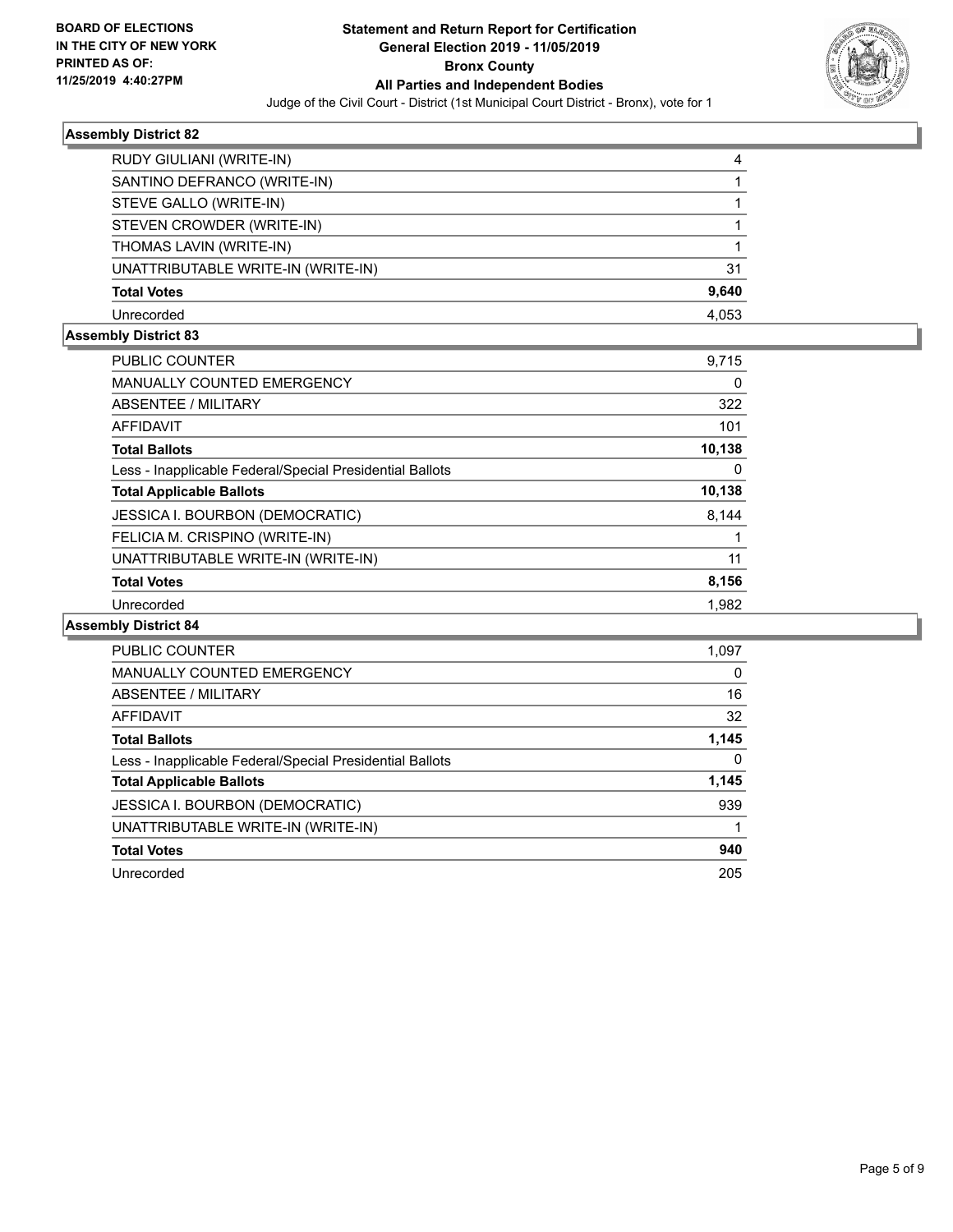

| <b>PUBLIC COUNTER</b>                                    | 6,820 |
|----------------------------------------------------------|-------|
| <b>MANUALLY COUNTED EMERGENCY</b>                        | 0     |
| ABSENTEE / MILITARY                                      | 137   |
| AFFIDAVIT                                                | 57    |
| <b>Total Ballots</b>                                     | 7,014 |
| Less - Inapplicable Federal/Special Presidential Ballots | 0     |
| <b>Total Applicable Ballots</b>                          | 7,014 |
| JESSICA I. BOURBON (DEMOCRATIC)                          | 5,529 |
| PAUL STEWART (WRITE-IN)                                  |       |
| UNATTRIBUTABLE WRITE-IN (WRITE-IN)                       | 12    |
| <b>Total Votes</b>                                       | 5,542 |
| Unrecorded                                               | 1.472 |

| <b>PUBLIC COUNTER</b>                                    | 8,028 |
|----------------------------------------------------------|-------|
| MANUALLY COUNTED EMERGENCY                               | 0     |
| ABSENTEE / MILITARY                                      | 148   |
| <b>AFFIDAVIT</b>                                         | 119   |
| <b>Total Ballots</b>                                     | 8,295 |
| Less - Inapplicable Federal/Special Presidential Ballots | 0     |
| <b>Total Applicable Ballots</b>                          | 8,295 |
| JESSICA I. BOURBON (DEMOCRATIC)                          | 6,605 |
| ANGELA LAQUER (WRITE-IN)                                 | 1     |
| <b>BARACK OBAMA (WRITE-IN)</b>                           | 1     |
| DEFONSO COLON (WRITE-IN)                                 | 1     |
| DONALD J TRUMP (WRITE-IN)                                | 1     |
| KARAN STARK (WRITE-IN)                                   | 1     |
| SHICBAN ROY (WRITE-IN)                                   | 1     |
| UNATTRIBUTABLE WRITE-IN (WRITE-IN)                       | 11    |
| <b>Total Votes</b>                                       | 6,622 |
| Unrecorded                                               | 1,673 |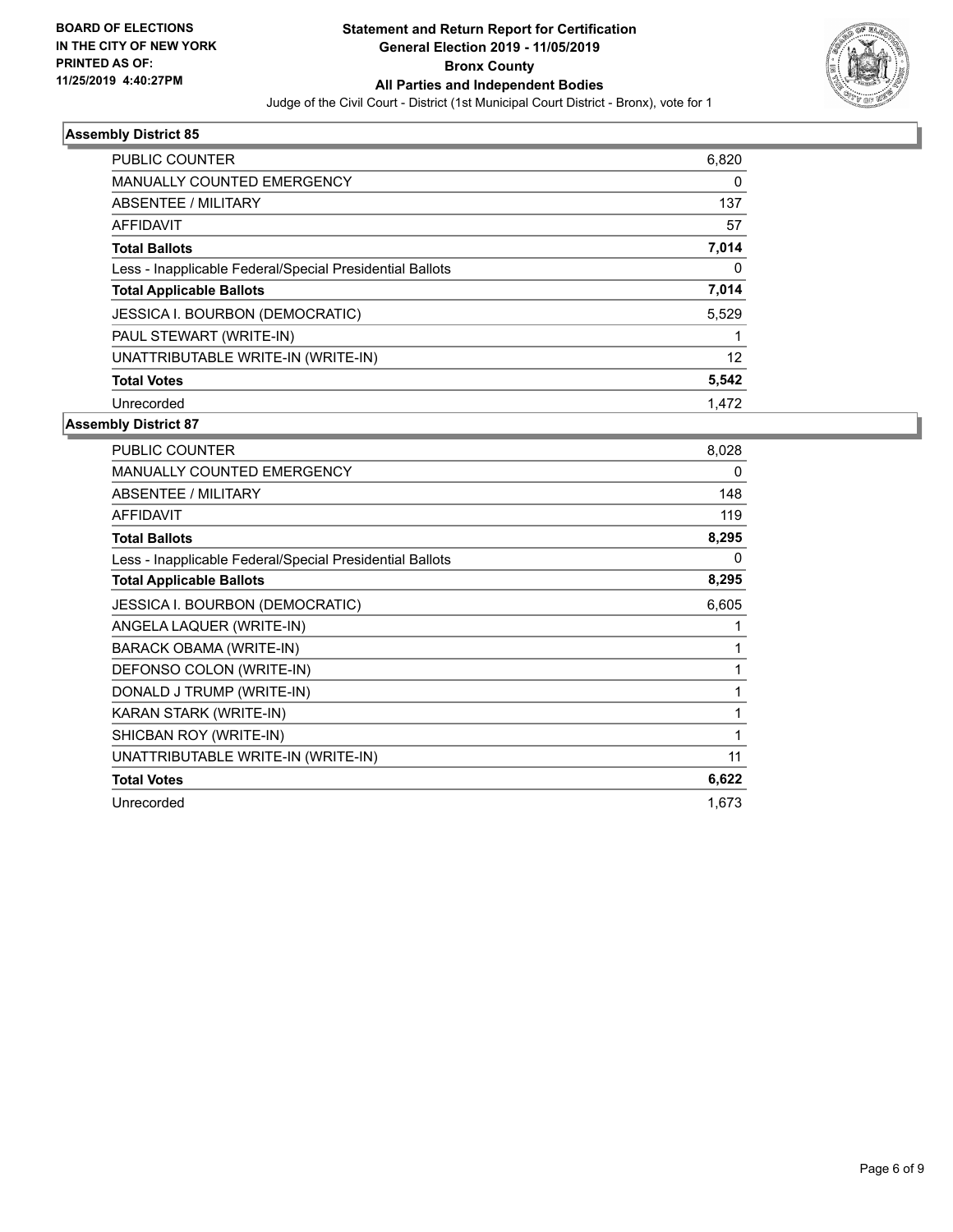

#### **Total for Judge of the Civil Court - District (1st Municipal Court District - Bronx) - Bronx County**

| <b>PUBLIC COUNTER</b>                                    | 48,605 |
|----------------------------------------------------------|--------|
| MANUALLY COUNTED EMERGENCY                               | 1      |
| <b>ABSENTEE / MILITARY</b>                               | 1,398  |
| AFFIDAVIT                                                | 484    |
| <b>Total Ballots</b>                                     | 50,488 |
| Less - Inapplicable Federal/Special Presidential Ballots | 0      |
| <b>Total Applicable Ballots</b>                          | 50,488 |
| JESSICA I. BOURBON (DEMOCRATIC)                          | 38,620 |
| AIDEN ADAMS (WRITE-IN)                                   | 1      |
| ALFREDO KUILAN (WRITE-IN)                                | 1      |
| ALISSA JIMENEZ (WRITE-IN)                                | 1      |
| ANGELA LAQUER (WRITE-IN)                                 | 1      |
| ANTHONY HENRIQUEZ (WRITE-IN)                             | 1      |
| ANTHONY NUNOZ (WRITE-IN)                                 | 1      |
| BARACK OBAMA (WRITE-IN)                                  | 1      |
| BERNADETTE RACHIELE (WRITE-IN)                           | 1      |
| <b>BOB KURZ (WRITE-IN)</b>                               | 1      |
| CARLOS HERNANDEZ (WRITE-IN)                              | 1      |
| CARLOS VELASQUEZ (WRITE-IN)                              | 1      |
| CAROL LENNON (WRITE-IN)                                  | 1      |
| CHARLES PERRY (WRITE-IN)                                 | 1      |
| CHRIS DECRESE (WRITE-IN)                                 | 1      |
| DAVID SHIFREN (WRITE-IN)                                 | 1      |
| DEFONSO COLON (WRITE-IN)                                 | 1      |
| DEVIN BALKIND (WRITE-IN)                                 | 1      |
| DEVIN MILLBOWER (WRITE-IN)                               | 1      |
| DONALD J TRUMP (WRITE-IN)                                | 3      |
| EDWARD DELATORE SR (WRITE-IN)                            | 1      |
| EFRAM ALVARADO (WRITE-IN)                                | 1      |
| FELICIA M. CRISPINO (WRITE-IN)                           | 1      |
| FRANK D DIFIORE (WRITE-IN)                               | 1      |
| FRANK REYES (WRITE-IN)                                   | 1      |
| HARRY R OEHLER (WRITE-IN)                                | 1      |
| HILARY RODHAM CLINTON (WRITE-IN)                         | 1      |
| ISAAC AMBROSE MOORE (WRITE-IN)                           | 1      |
| JAMAL BAILY (WRITE-IN)                                   | 1      |
| JAMES VACCA (WRITE-IN)                                   | 1      |
| <b>JEANINE PIRRO (WRITE-IN)</b>                          | 2      |
| JESSE MCCORMACK (WRITE-IN)                               | 1      |
| JESUS FLORES (WRITE-IN)                                  | 1      |
| JESUS JONES (WRITE-IN)                                   | 1      |
| JOHN A FRATTA (WRITE-IN)                                 | 1      |
| JOHN H WILSON (WRITE-IN)                                 | 1      |
| JOSE ANTONIO GONZALEZ JR (WRITE-IN)                      | 1      |
| JOSEPH C BORELLI (WRITE-IN)                              | 1      |
| JOSEPH COTTER (WRITE-IN)                                 | 2      |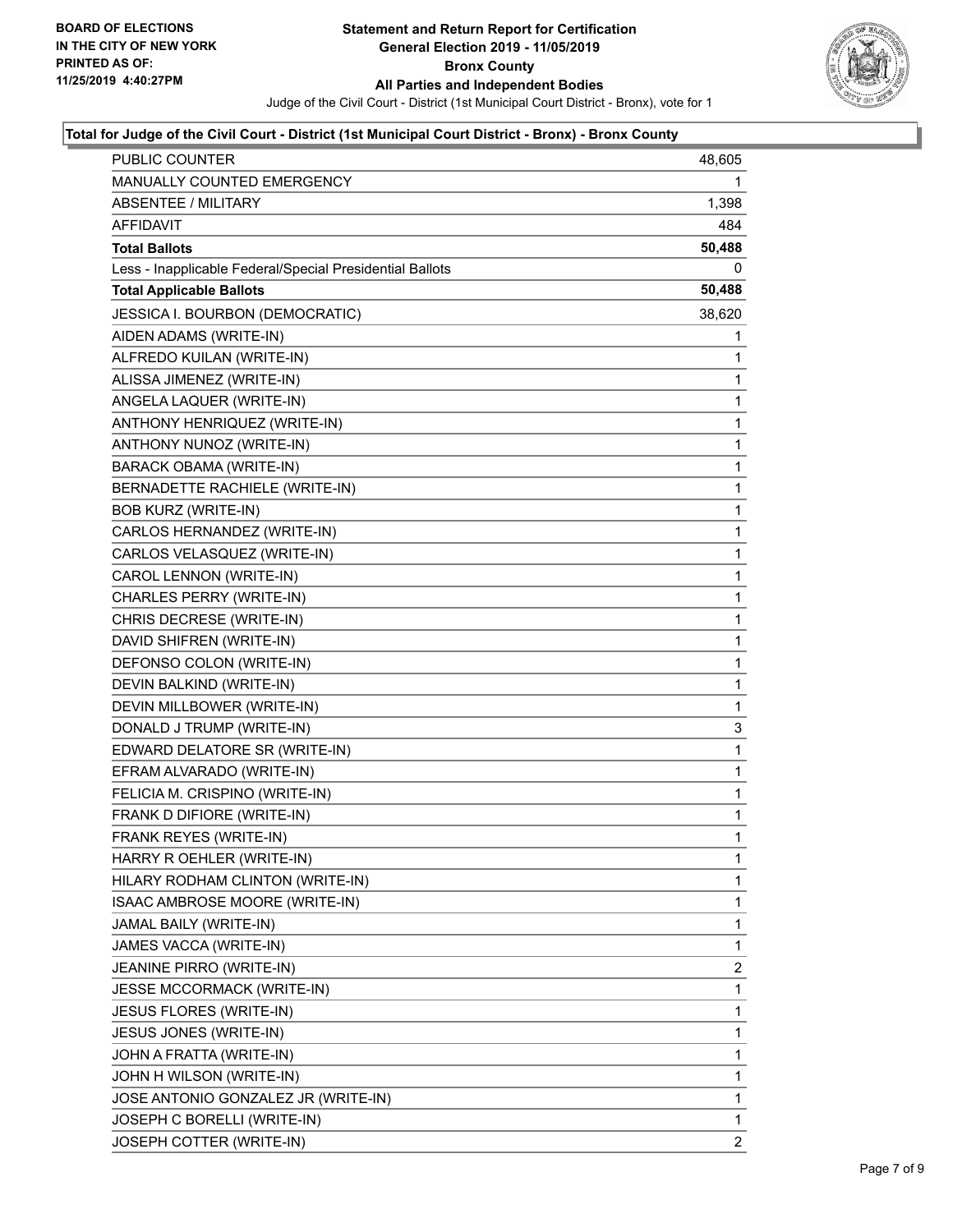

#### **Total for Judge of the Civil Court - District (1st Municipal Court District - Bronx) - Bronx County**

| KARAN STARK (WRITE-IN)             | 1           |
|------------------------------------|-------------|
| KRISTOPHA SAUNDERS (WRITE-IN)      | 1           |
| MARJORIE A VARRICHIO (WRITE-IN)    | 1           |
| MARY GRECO (WRITE-IN)              | 1           |
| MICHAEL MASI (WRITE-IN)            | 1           |
| MICHAEL MORRISSEY (WRITE-IN)       | 1           |
| MICHELLE DAVILA (WRITE-IN)         | 1           |
| MIKE EARLY (WRITE-IN)              | 1           |
| MILTON WILLIAMS (WRITE-IN)         | 1           |
| NEVEEN NESHEIWAT (WRITE-IN)        | 1           |
| NICHOLAS PALOS (WRITE-IN)          | 1           |
| NICK FEDERICO (WRITE-IN)           | 1           |
| NOACH DEAR (WRITE-IN)              | 1           |
| PAT PAULSON (WRITE-IN)             | 1           |
| PAUL STEWART (WRITE-IN)            | 1           |
| PETER SIMONOVIC JR (WRITE-IN)      | 1           |
| RAYMOND KELLY (WRITE-IN)           | 1           |
| RICHARD GALLO (WRITE-IN)           | 1           |
| RICHARD MARCANO (WRITE-IN)         | 1           |
| RICHARD SOTO (WRITE-IN)            | 1           |
| ROBERT GONZALEZ (WRITE-IN)         | 1           |
| ROBERT RIZZUTO (WRITE-IN)          | 1           |
| ROBERT RUBIN ESQ (WRITE-IN)        | 1           |
| RON PAUL (WRITE-IN)                | 1           |
| RUDY GIULIANI (WRITE-IN)           | 4           |
| RUSH LIMBAUGH (WRITE-IN)           | 1           |
| SANTINO DEFRANCO (WRITE-IN)        | 1           |
| SARA PALIN (WRITE-IN)              | 1           |
| SHERWIN GARCIA (WRITE-IN)          | 1           |
| SHICBAN ROY (WRITE-IN)             | 1           |
| STEVE GALLO (WRITE-IN)             | 1           |
| STEVEN CROWDER (WRITE-IN)          | 1           |
| THOMAS LAVIN (WRITE-IN)            | $\mathbf 1$ |
| UNATTRIBUTABLE WRITE-IN (WRITE-IN) | 85          |
| VINCENT CINTULATI (WRITE-IN)       | 1           |
| WAYNE STANZUK (WRITE-IN)           | 1           |
| WILL CRUZ (WRITE-IN)               | 1           |
| <b>Total Votes</b>                 | 38,786      |
| Unrecorded                         | 11,702      |